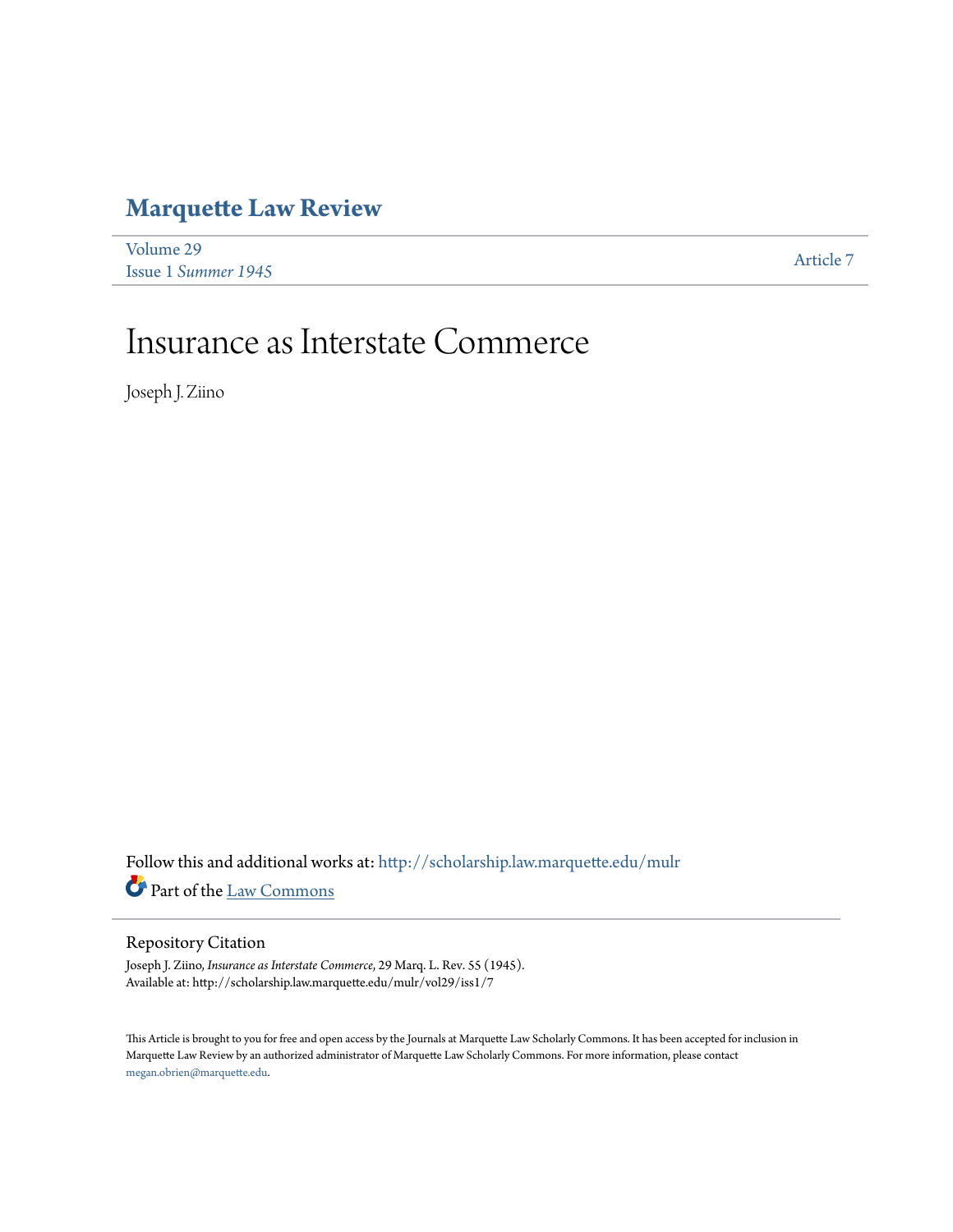## **INSURANCE AS** INTERSTATE COMMERCE

For seventy-five years and since *Paul v. Virginia,'* the United States Supreme Court has consistently held insurance business in and among the states not to be interstate commerce.<sup>2</sup> This holding has been repeatedly challenged on many grounds, but always affirmed. It is to be noted that the question involved in all these cases was the power of a state to regulate insurance. In none of them was the Sherman Act or any other Congressional act directly involved. In reliance upon this holding insurance business acquired a doctrinal status under which most states have developed extensive and effective systems of insurance control without federal intervention.

By a majority of four to three the Supreme Court of the United States in *United States v. South-Eastern Underwriters Association3* has now held insurance in and of itself to be interstate commerce under the Commerce Clause and the Sherman Anti-Trust Act. The decision answers affirmatively two questions: 1) Do fire insurance companies carrying on business across the state lines engage in interstate commerce under the commerce clause? 2) Did Congress include or intend to include insurance business in the Sherman Act of 1890?

The case came to the Supreme Court on the question of the validity of a federal grand jury indictment of two hundred private stock fire insurance companies and twenty-seven individuals for the alleged violation of the Sherman Anti-Trust Act. They were charged with the violation of interstate trade and commerce laws by fixing and maintaining arbitrary and non-competitive rates, and of monopolizing the trade and commerce in the fire insurance field and allied lines in and among six states.4 Many coercive methods were used to compel non-member companies to join the conspiracy. To those who refused, re-insurance and all other insurance facilities were denied. Ninety percent of the fire insurance in the six states was controlled by the conspiracy.

In the District Court a demurrer was interposed on the theory that insurance was not commerce, and, therefore, compliance with the Sherman Act could not be enforced. The demurrer was sustained, and

**I** Paul v. Virginia, 8 Wall. 168, 19 **L.Ed. 357** (1869).

**<sup>2</sup>** Hooper v. California, **155** U.S. 648 (p.655), 15 S.Ct. 207, 39 L.Ed. **297** (1895). Noble v. Mitchell, 164 U.S. 367 (p. 370), 17 S.Ct. 110, 41 **L.Ed.** 472 (1896). New York Life Insurance Co. v. Cravens, 178 U.S. 389 (p.401), 20 S.Ct. 962, 44 L.Ed. 1116 (1900). Bothwell *et al* v. Buckbee, Mears Co., **275** U.S. 274 (p276), 48 S.Ct. 124, **<sup>72</sup>**

L. Ed. 277 (1927).<br>Colgate v. Harvey, 296 U.S. 404 (p.432), 56 S. Ct. 252, 80 L.Ed. 299 (1935).<br><sup>3</sup> United States v. South Eastern Underwriters Ass. 322 U.S. 533, 64 S. Ct. 1162

<sup>88</sup>**L.Ed.** 1440 (1944). 4Alabama, Florida, Georgia, South Carolina, North Carolina, and Virginia.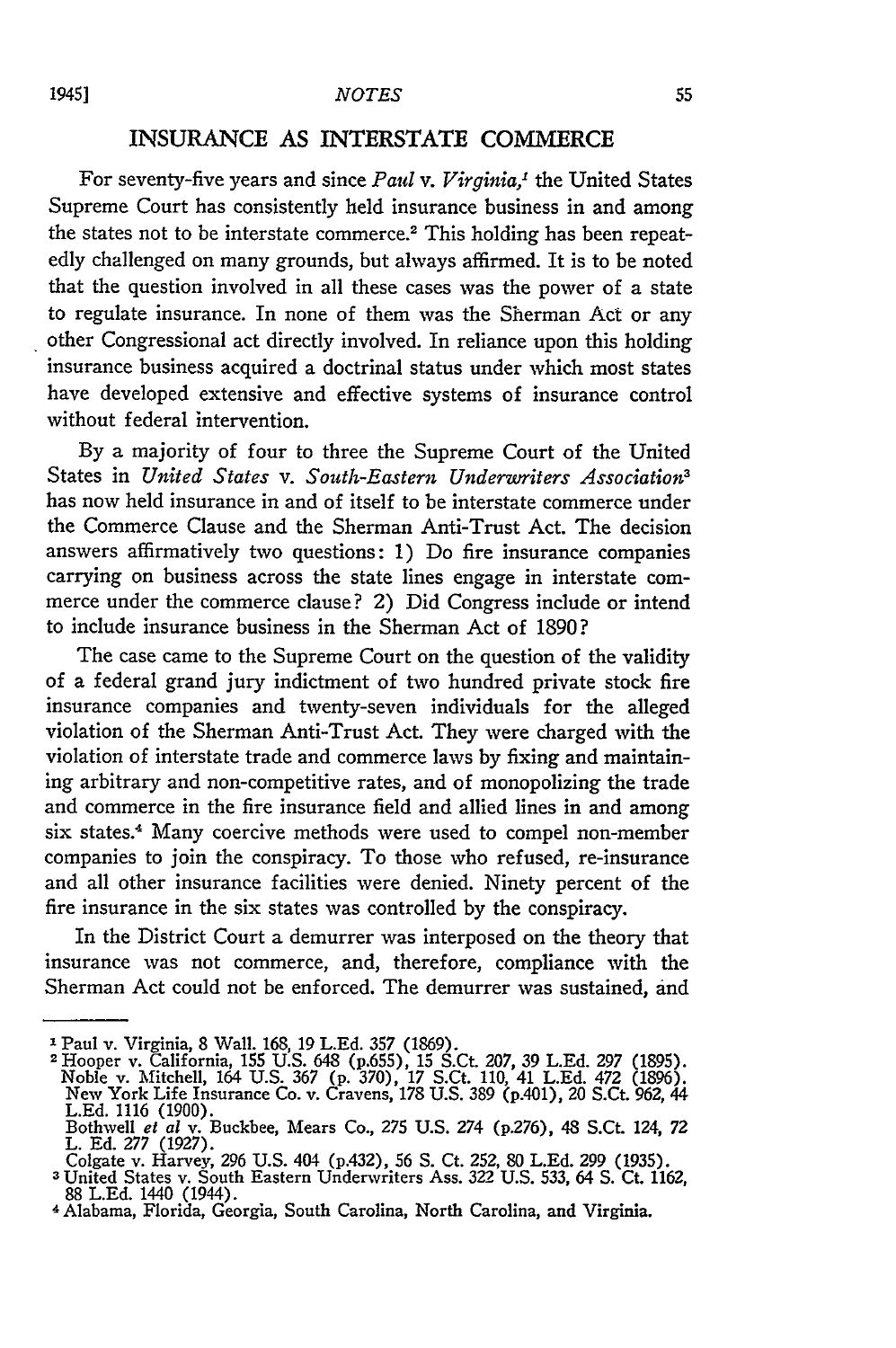the court held that "the business of insurance is not commerce either intrastate or interstate." Appeal to the Supreme Court was taken under the Criminal Appeal Act,<sup>5</sup> and the judgment of the District Court was there reversed.

The importance of the decision justifies a comparison and analysis of the Majority and the two Dissenting Opinions, an analysis of the recent act of Congress relative to insurance control, and an interpretation of the modern trends of federal legislation as interpreted by our Supreme Court.

Justice Black in the majority opinion held that insurance companies which do business across state lines come within the commerce clause, and any act or agreement on their part to restrain or monopolize the insurance business comes within the Sherman Anti-Trust Act. In answer to those who rely upon the long line of cases apparently holding to the contrary,<sup>6</sup> the Court points out that these cases merely decided that the states had the power under the Commerce Clause to regulate insurance, and at no time did the Court directly decide that Congress did not have power under the commerce clause to regulate insurance carried on among the states. He distinguishes the present case in that it presents for determination for the first time the issue of whether or not Congress has the power under the commerce clause to regulate insurance, and also whether Congress intended to and did include insurance within the regulatory power of the Sherman Act.<sup>7</sup> To hold that Congress has no power under the commerce clause to regulate a nation-wide insurance business, the court asserts, and to further hold that Congress did not include in the Sherman Act agreements and acts of insurance companies to arbitrarily fix rates, restrain competition, and monopolize the insurance business, would deprive Congress of the full constitutional right to carry out its express power under the Commerce Clause of the Constitution; and would clearly contravene the aims and purposes of the Sherman Act.<sup>8</sup>

The Court further points out that a realistic appraisal of the many activities which go into making up of insurance contracts and in carrying on of the general business leads one to the inescapable conclusion that a chain of commercial events binds all these activities into one closely knitted pattern of nation-wide commercial intercourse from which no

**<sup>5</sup>** 18 U.S.C. Sec. 682, 18 U.S.C.A. Sec. 682.

**<sup>6</sup>** Note 2, *Supra.*

**<sup>726</sup>**Stat. 209, as amended, 15 U.S.C. 1 and 2, 15 U.S.C.A. 1 and 2. **"** Apex Hosiery Co. v. Leader, 310 U.S. 469 (pp. 495-501) ; 60 **S.** Ct. 982, 84 L.

Ed. 1311 (1939). Northern Securities Co. v. United States, 193 U.S. 197, 24 **S.** Ct. 436, 48 L.Ed.

Northern Securities Co. v. United States, 193 U.S. 197, 24 S. Ct. 436, 48 L.Ed.<br>579 (1904).<br>Atlantic Cleaners & Dyers v. United States, 286 U.S. 427, 52 S. Ct. 607, 76 L.Ed.<br>1204 (1931).

<sup>1204 (1931).</sup> Parker v. Braun, 317 U. **S.** 341, 63 **S.** Ct. 307, 87 L.Ed. 315 (1942).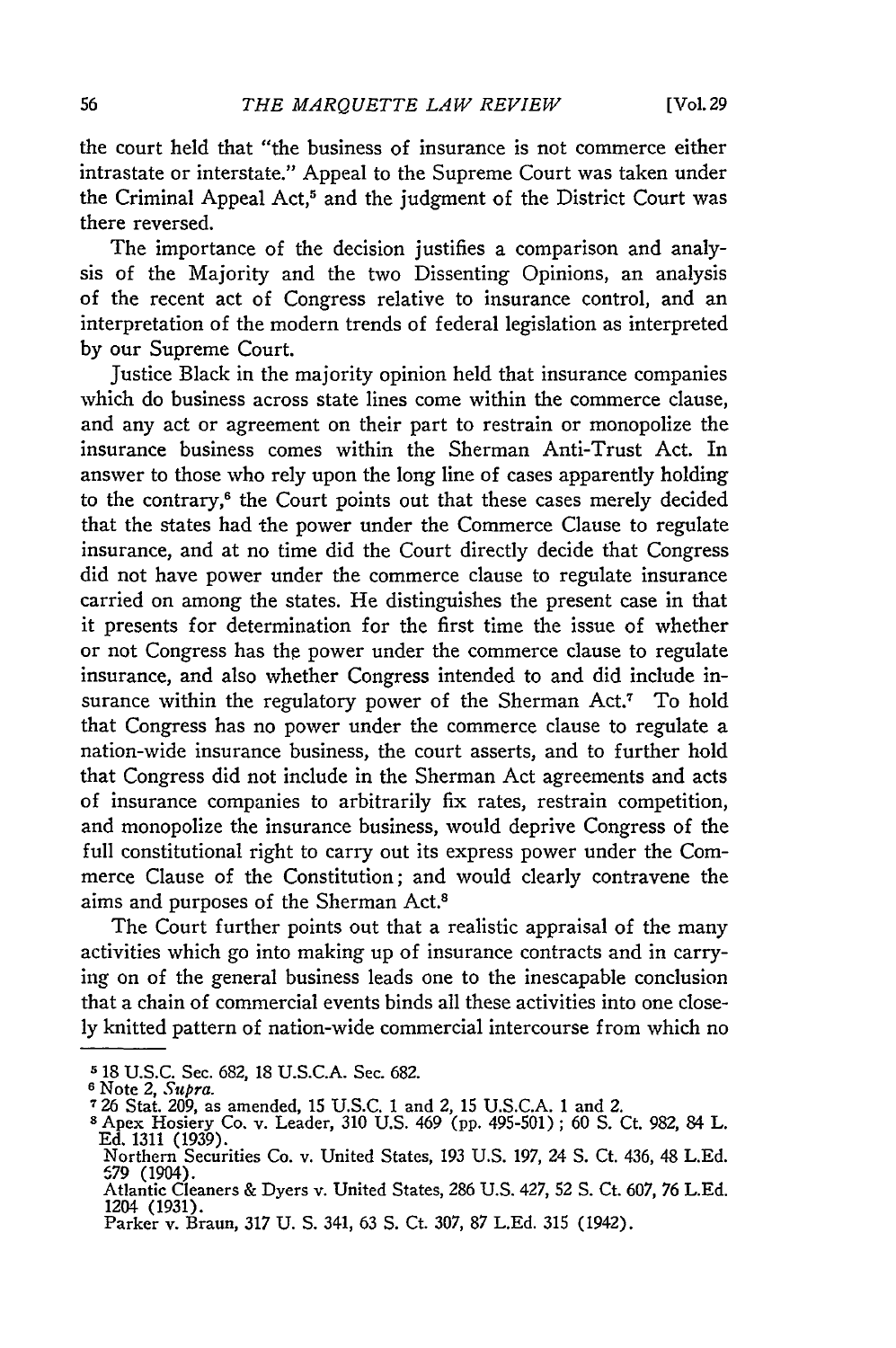one act can be completely separated. This inseparable bundle of activities, the Court points out, clearly fall within the definition of *"Com*merce" as stated **by** Chief Justice Marshall when he said, "Commerce, undoubtedly, is traffic, it is intercourse. It describes the commercial intercourse between nations, and parts of nations, in all its branches 9. **. ."**

This being the common understanding of the term "commerce," it can reasonably be inferred that Congress in the broad language of the Sherman Act intended to make no exception to any business enterprise carried on a national basis and effecting the interests of people throughout the nation. The Act<sup>10</sup> speaks of "every person," "every contract," "every combination," "in restraint of trade or any part thereof." As indicative of the mood of the period, between 1885 and 1912, twenty-three states enacted laws forbidding insurance combination. Wisconsin passed its Act in **1897.** This fact together with the comprehensive language of the Act itself convinced the Court that insurance was included in the Sherman Act.

In his dissenting opinion, Chief Justice Stone, concedes that certain phases of insurance business may be the subject of appropriate federal power, but takes the strong position that the business of insurance itself<sup>11</sup>-the formation and performance of insurance contracts-is not under the protection of the Commerce Clause nor is the fixing of rates within the prohibitory power of the present Sherman Act. It is the universal view, he asserts, that the making of a contract<sup>12</sup> which does not stipulate for the carrying of goods or the rendition of service in or related to interstate commerce is not in itself an act of interstate commerce, but merely a local activity over which Congress has no control. A contract comes within the perview of the Act when its purpose is to restrain or monopolize the marketing of commodities or services in interstate commerce. Insurance contracts do not undertake to supply or market these goods or services, but merely create an obligation to pay a certain sum of money upon the happening of a contingency. As such they are in a different classification from ordinary contracts dealing with goods or services, and without more, do not come within the commerce clause or the Sherman Act. Congress knew at the time of passing the Sherman Act that this Court held that insurance is not

**<sup>9</sup>**Gibbons v. Ogden, **9** Wheat. 1 (pp. 189-190), 2 **L.Ed.** 23 (1824). **10 15** U.S.C. 1 and *2,* 15 U.S.C.A. 1 and 2 **(1890).**

<sup>&</sup>quot;New York Life Ins. Co. v. Deer Lodge County, 231 **U.S.** 495, 34 **S.** Ct. 167, <sup>58</sup>**L.Ed.** 332 **(1913). <sup>12</sup>**Ware and Leland vs. Mobile County, **209** U.S. 405, **28 S.** Ct. 526, 52 L.Ed.

<sup>855 (1907)</sup> 

Western Live Stock Co. vs. Bureau of Internal Revenue, **303** U.S. **250, 58 S.** Ct. 546, 82 L.Ed. 823 (1937).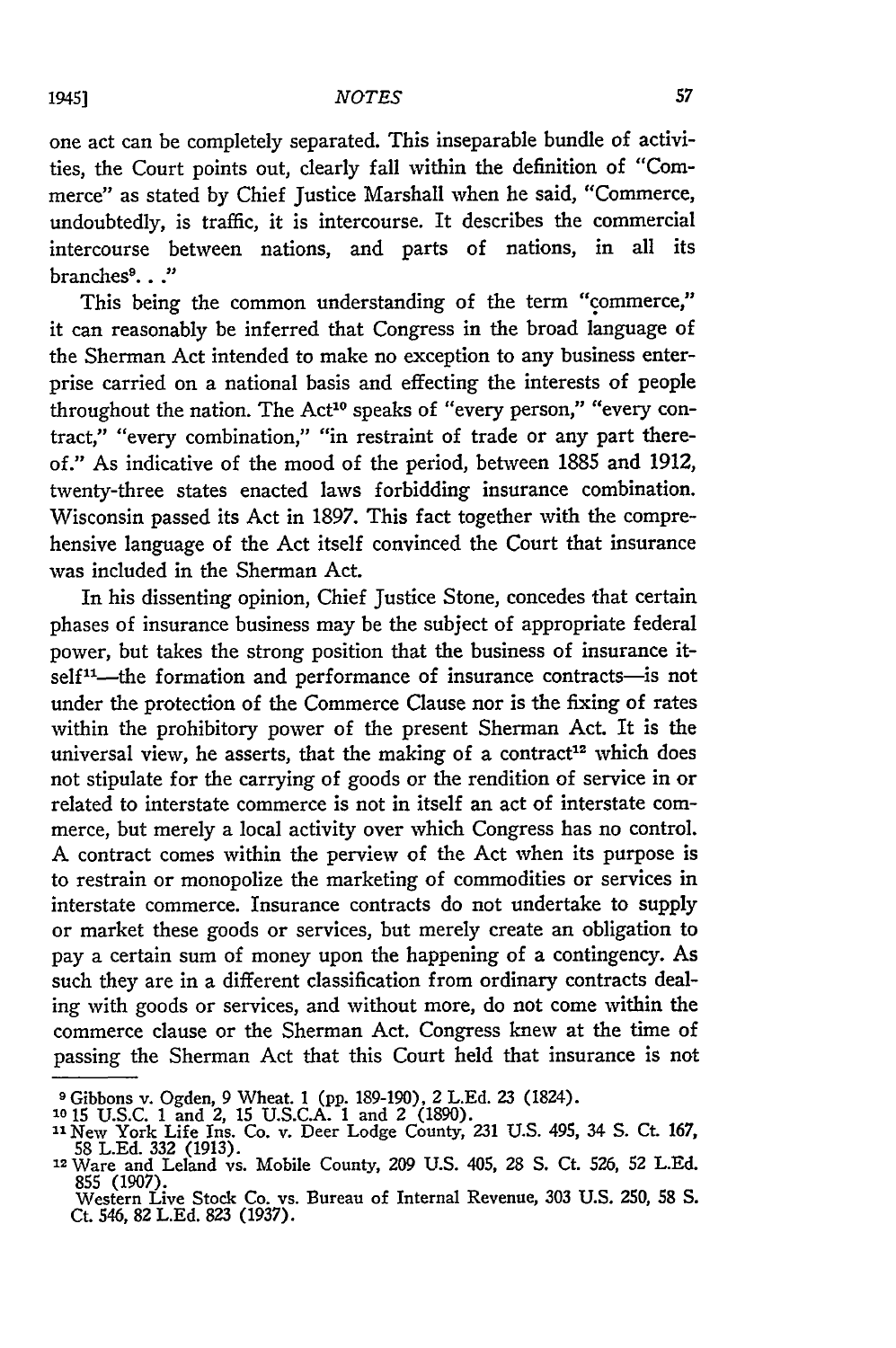commerce, and its debates and the subsequent history of this legislation show that insurance was not included in the Act.

The Chief Justice indicates the impracticability of the majority position when it indicates that the effects of the decision will loosen a flood of litigation between the two governments, during which time both insurance business and the two governments might experience the most confusing state of affairs in the history of insurance business and insurance legislation. It is the duty of the Court, he says, to make certain that before a precedent is overruled greater harm is not done in rejecting it than in retaining it.<sup>13</sup> It is frequently the case that it is more important to have a rule settled than to have it settled right. To this, Justice Jackson added in his dissenting opinion that "abstract logic may support them (the Majority) but the common sense and wisdom of the situation seems opposed." By this decision, Justice Stone maintains most of the control is taken away from the states and is placed in the federal government which does not possess the necessary facilities to administer the insurance business.

Justice Jackson points out that the time is ripe for appropriate federal legislation over insurance, but the change must come not from this Court but from Congress.

The congressional reaction to this decision was immediate. The need for a federal law to retard the perplexing consequences of the decision became imperative. The Senate and the House considered the decision, the most revolutionary in our history. Both Houses, the President, and the Attorney General favored some congressional law in the form of a moratorium. Bill **S** 340 was enacted on January 25, 1945.14

13 Smith v. Allwright, 321 U.S. 649 (pp.666-670), 64 S. Ct. 757, 88 L.Ed. 987 (1943).

To express the intent of the Congress with reference to the regulation of the business of insurance. Be it enacted by the Senate and House of Representatives of the United

States of America in Congress assembled, That the Congress hereby declares<br>that the continued regulation and taxation by the several States of the<br>business of insurance is in the public interest, and that silence on the pa the Congress shall not be construed to impose any barrier to the regulation or taxation of such business by the several States. SEC. 2. (a) The business of insurance, and every person engaged therein,

shall be subject to the laws of the several States which relate to the regulation

or taxation of such business. (b) No Act of Congress shall be construed to invalidate, impair, or super-sede any law enacted by any State for the purpose of regulating the business of insurance, or which imposes a fee or tax upon such business, unless such Act specijfcally relates to the business of insurance: Provided, That after January **1,** 1948, the Act of July 2, 1890, as amended, known as the Sherman Act, and the Act of October 15, 1914, as amended, known as the Clayton Act, and the Act of October 15, 1914, known as the Federal Trade Commission Act, as amended, shall be applicable to the business of insurance to the ex

that such business is not regulated by State law. SEC. **3.** (a) Until January **1,** 1948, the Act of July 2, 1890, as amended, known as the Sherman Act, and the Act of October **15,** 1914, as amended,

<sup>&</sup>quot;Public Law 15-79th Congress, Chapter 20-lst Session (S.340). AN ACT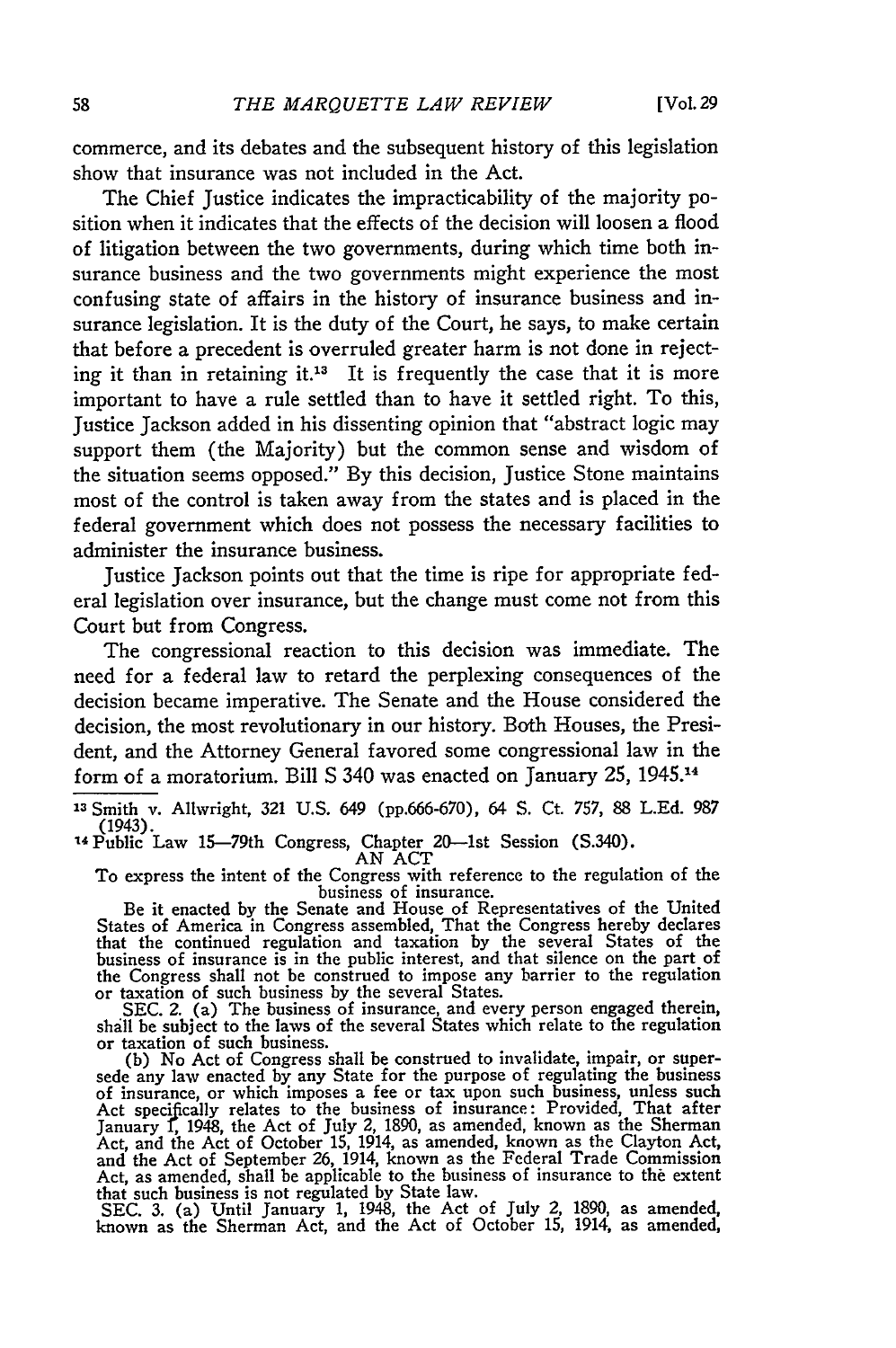The new law provides that in the interest of the public the regulation, and taxation of the insurance business shall remain under the control of the States. It sets no time limit during which time the states are to have this control, but expressly provides that mere silence on the part of Congress should not be construed to impose any barrier to any existing or future state law affecting the regulation on taxation of insurance. This will give state legislators an added assurance that their extensive legislation will not be interfered with by mere judicial construction. Moreover, it will prevent litigation which might arise under the belief that certain laws might apply to the business of insurance. This is made even more certain by Section Two of the Act which provides that no previous or future act of Congress shall invalidate or supersede any state law regulating insurance unless such act expressly refers to the business of insurance. This provision does not set any time limit during which time Congress might pass a law specifically regulating insurance. It also puts at rest widespread refusal, already existing in many states, on part of insurance companies to pay their taxes due to the states. There is, however, the express provision limiting the time during which the Clayton Act, the Federal Trade Commission Act, and the Robinson-Patman Anti-discrimination Act, shall not apply to the insurance business. The period extends to January 1, 1948. These acts are not repealed during the period, but are merely made ineffective as to the insurance business. On January 1, 1948, they will automatically apply to the insurance business in the same manner as they apply to any other business. This period of time will give states ample opportunity to change many of their existing laws which may be inconsistent with the various acts above mentioned. The new law further provides that the Sherman Act shall apply to acts and agreements which result in boycott, coercion, or intimidation. This phase of the law applies *at any time before or after 1948.* It is to be noted that

Alaska, Hawaii, Puerto Rico, and the District of Columbia.

Approved March 9, 1945.

known as the Clayton Act, and the Act of September 26, 1914, known as the Federal Trade Commission Act, as amended, and the Act of June 19, 1936, known as the Robinson-Patman Anti-discrimination Act, shall not apply to the business of insurance or to acts in the conduct thereof. (b) Nothing contained in this Act shall render the said Sherman Act in-

applicable to any agreement to boycott, coerce, or intimidate, or act of boycott, coercion, or intimidation.

SEC. 4. Nothing contained in this Act shall be construed to affect in any<br>manner the application to the business of insurance of the Act. of July 5,<br>1935, as amended, known as the National Labor Relations Act, or the Act o

SEC. 6. If any provision of this Act, or the application of such provision<br>to any person or circumstances, shall be held invalid, the remainder of the<br>Act, and the application of such provision to persons or circumstances than those as to which it is held invalid, shall not be affected.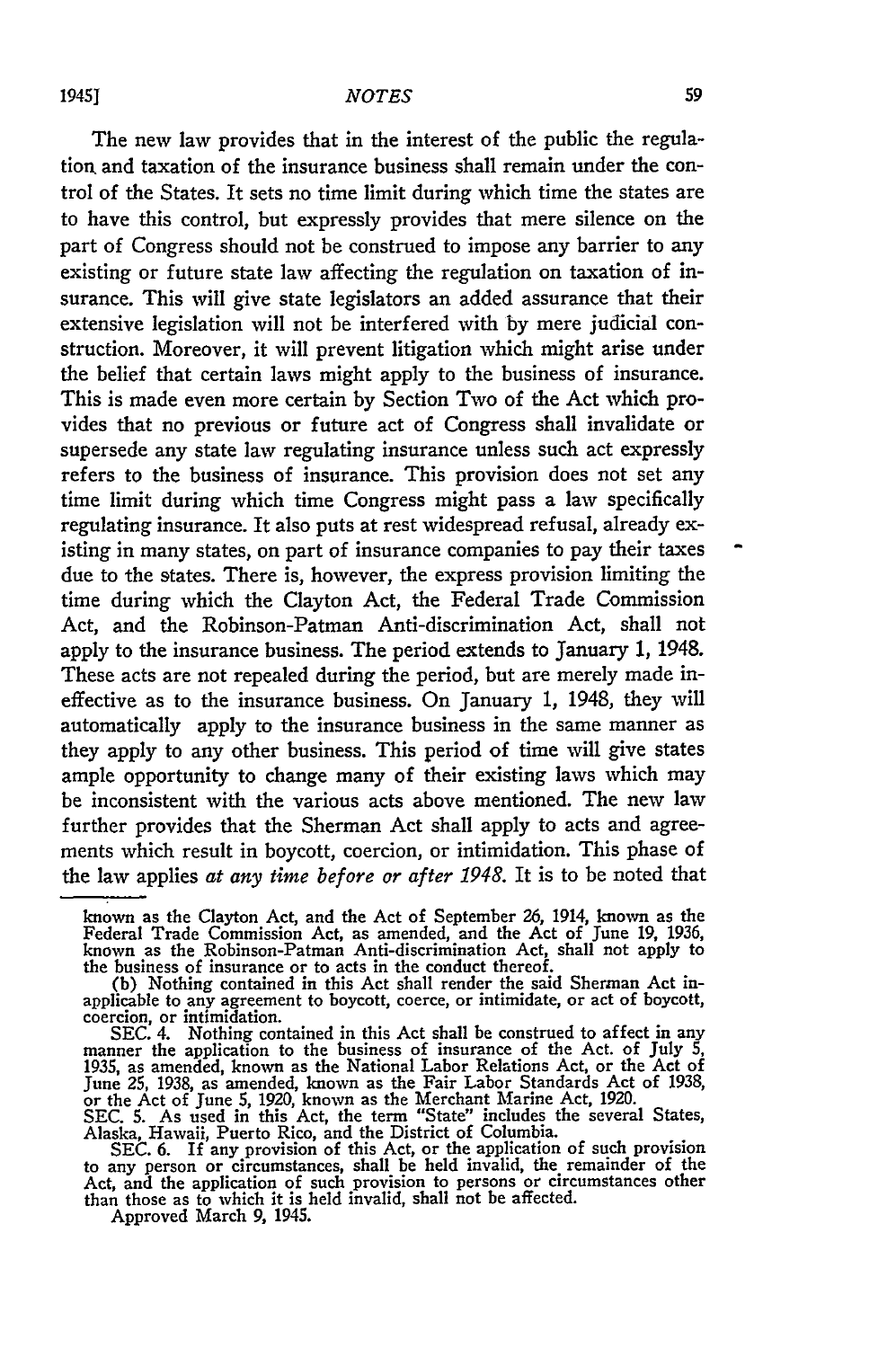the provision makes no mention of restraint of commerce or monopoly of business. This means that the insurance companies may enter into agreements and perform acts resulting in a monopoly of the business of insurance during this period of grace without violating this law of Congress.

Section Four of the Act further provides that the National Labor Relation Act, the Fair Labor Standard Act, and the Merchant Marine Act, shall be applicable to the business of insurance or any part thereof.

The Congressional Record,<sup>15</sup> clearly indicates that this law is a mere moratorium attempting to prevent devastating effects of the decision in *the Underwriters* case. It indicates that it is not the purpose of Congress to disturb the ruling of this Court that insurance business is interstate commerce. There is no indication as to when or to what extent Congress might bring into its orbit the regulation of insurance. It seems to be apparent, however, that both Houses of Congress are reluctant in depriving states of their power to regulate insurance and in voting this power in the federal government.

Assuming that Congress will legislate on this subject, how will the Supreme Court construe this legislation? Recent legislative decisions of the Supreme Court clearly indicate the present trend of the Court and furnish the best answer to this question.

In *Houston, East & West Texas Rr. Co. v. United States, <sup>6</sup>*the I. C. C. compelled the freight carriers within Texas to raise their intrastate rates. The order of the Commission was affirmed by the United States Supreme Court. It was affirmed on the ground that under the Commerce Clause, Congress may, where discrimination exists against interstate rates, compel the states to raise the intrastate rates so as to conform to the interstate rates and thus end the discrimination. Here Texas was charging lower rates per mile between, let's say, Point A and B within Texas than it was charging for a shorter distance between, let's say, Point C in Texas and D in Louisiana. The same situation existed in Wisconsin,<sup>17</sup> where the rates for passengers between Chicago and any point in Wisconsin were higher per mile than the rates charged between points within the State of Wisconsin. Here the passengers traveling through Wisconsin paid a higher rate per mile on the same train than passengers who had purchased their fare in Wisconsin and traveled wholly within Wisconsin. The defense here was that the Wisconsin Legislature and the people of the state were satisfied with the intrastate rates. This was over-ruled and the order of the Commission was af-

**<sup>15</sup>**Congressional Record, 1113-21-Vol. 91 (28). **<sup>16</sup>**Houston East & West Texas Rr. Co. v. United States, 234 U.S. 342, 34 **S.** Ct. 833, 58 L.Ed. 1341 (1914). 17Railroad Commission vs. Chicago, B & Q Rr. Co., 257 U.S. 563, 42 **S.** Ct. 232,

<sup>66</sup> L.Ed. 371 (1922).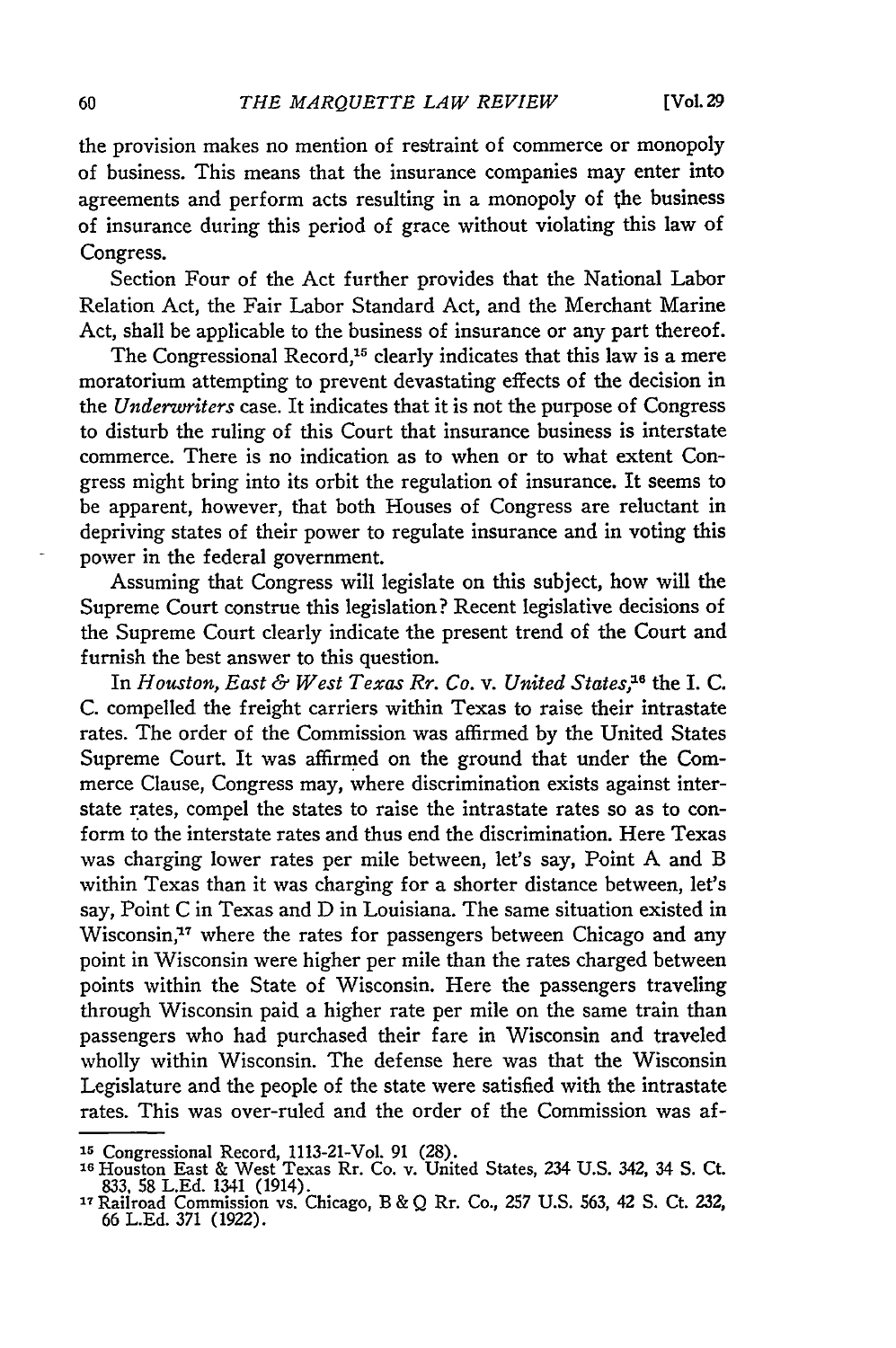firmed by our Supreme Court. The Court states that Congress has the power under the commerce clause to enable railroads to earn a fair profit in intrastate trips so that the interstate traffic in the United States will not be burdened with bankrupt and non-profit making roads.

Five large meat packers were charged with the violation of the Stockyard Act.<sup>18</sup> They were charged with monopolizing the stockyard facilities, discrimination and abuse in the prices paid to farmers at the stockyards, and with failure to pay proper commission to brokers, etc. The animals came to Chicago from many different States. In Chicago they were slaughtered and a large quantity of the meat was consumed there while the balance of the meat was shipped to other states. The defense here was that the acts in question were purely local because the animals had come to rest and no interstate commerce actually existed at the time. It was held that the Chicago stockyards were a mere throat in which a temporary stop took place in the flow of interstate commerce. Most of the meat from Chicago was sent to eastern states, and unless the federal government could control local activities, the effect upon the markets of the East would be disastrous.

Under the N.L.R.A., an employee is protected against discrimination for joining or supporting a labor union. In the case of *National Labor Relation Board v. Jones & Laughlin Steel Corporation,19* it was found that various union officers, employees of the said corporation, were discharged. Discrimination was alleged. The board so found and ordered the corporation desist from such conduct in the future, and rehire them. The company contended that the Board had no jurisdiction of the case due to the fact that the products upon which these men were working were not actually in interstate commerce. It was held that the N.L.R.B. had jurisdiction since the local business of the corporation substantially affected interstate commerce. The local acts could not be separated from this continuous flow of commerce and the federal government could not be denied the power to regulate. There was said

"the term 'affecting commerce' means in commerce, or burdening or obstructing commerce or the free flow of commerce, or having led or tending to lead to a labor dispute burdening or obstructing commerce or the free flow of commerce."

In *Santa Cruz Fruit Packing Co. v. National Labor Relation Board,20* a strike took place in a canning factory in California; canning of fruits was stopped. Thirty-seven per cent of the fruits here packed were shipped in commerce. The Labor Board intervented. It was con-

**<sup>&#</sup>x27;s** Stafford v. Wallace, 258 U.S. 495, 42 S. Ct. 397, **66** L.Ed. **735** (1922).

**<sup>19</sup>**National Labor Relation Board v. Jones & Laughlin Steel Corp., 301 U.S. 1,

<sup>57</sup>**S.** Ct. 615, 81 L.Ed. 893 (1937). **<sup>20</sup>**Santa Cruz Fruit Packing Co. vs. National Labor Relation Board, 303 U.S. 453, 58 **S. Ct.** 656, 82 **L.Ed.** 954 (1937).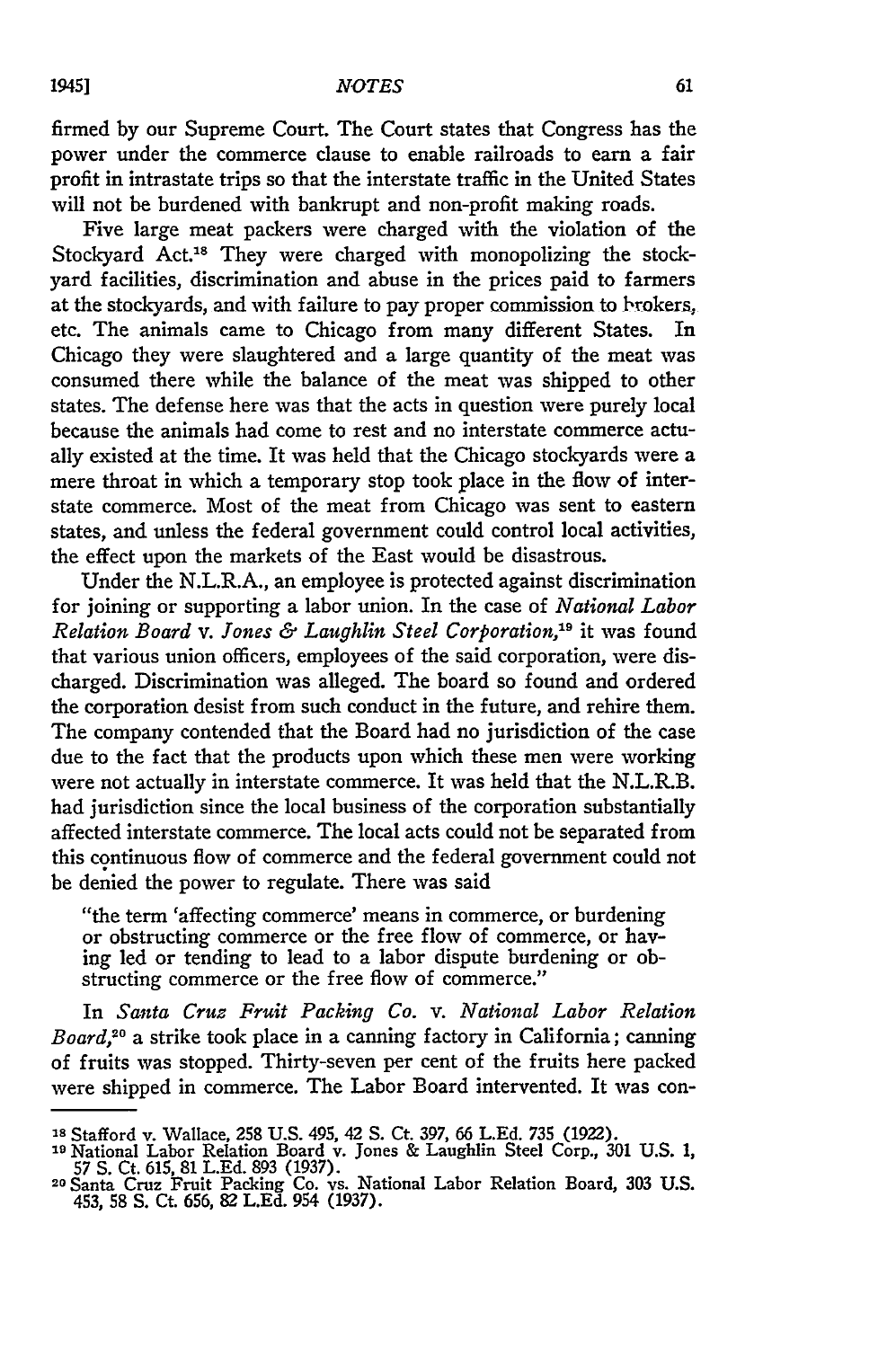tended that the products had not yet begun the interstate trip. It was held that the power of Congress under the Commerce Clause extends not only to products already in commerce, but also to those which have not yet begun their interstate commerce but were intended for interstate commerce.

Under the theory that the people in the United States would have to pay higher prices for coal and thus affect or burden commerce, the federal government regulated the price for coal at the mines. The court sustained the price fixing in the *Sunshine Anthracite Coal v. Adking.*<sup>21</sup>

In *Mulford v. Smith<sup>22</sup>* a tax imposed on local warehousemen was sustained. The federal government placed a restriction on the production of tobacco. Each farmer was given a quota to produce. Whenever any one of these farmers exceeded the quota, the tobacco warehousemen were required **by** the government to pay a tax equal to *50%* of the market price of the excess production. The warehousemen in turn deducted the sum from the price paid to the farmer. It was contended that this imposition regulated agriculture which was considered to be a local activity. It was held that the warehouse was a mere throat in the flow of commerce and what happened there directly or substantially affected the tobacco markets of the country. Congress may tax any activity to promote and foster commerce.

A suit in equity was brought to enjoin the enforcement of the Agriculture Act against the petitioner because he violated the production quota. He claimed that he consumed the excess production on the farm and that it could not in any way affect the supply on the markets. Held: under the Commerce Clause Congress may regulate or fix prices of interstate products and every act, though local, affecting prices may also be regulated. The excess production of wheat though consumed by the family on the farm comes within this power.—*Wickard v. Filburn.23*

Under the N.L.R.A., the Associated Press<sup>24</sup> was held to be interstate commerce. The association collects news items and dispatches them to member newspapers. Freedom of the press guaranteed **by** the Constitution was the defense. Held that the use made of interstate facilities brings it within the federal power.

In *United States v. Darby,25* Congress attempted to regulate wages, hours and working conditions of workers working in a local lumber mill. The defense was that the products were either not yet manufactured or not shipped in commerce. *Held:* the power of Congress under

<sup>21</sup> Sunshine Anthracite Coal v. Adking, 310 U.S. 381 (1941).<br>22 Mulford v. Smith, 307 U.S. 38, 59 S. Ct. 648, 83 L.Ed. 1092 (1939)<br>23 Wickard v. Filburn, 317 U.S. 111, 63 S.Ct. 82, 87 L.Ed. 122 (1942)

**<sup>24</sup>**Associated Press v. National Labor Relation Board, 301 **U.S.** 103, **57** S.Ct. 650, **81** L.Ed. **953** (1937). 2 United States v. Darby, 312 **U.S.** 100, 61 **S.** Ct. 451, **85 L.Ed.** 309 (1941).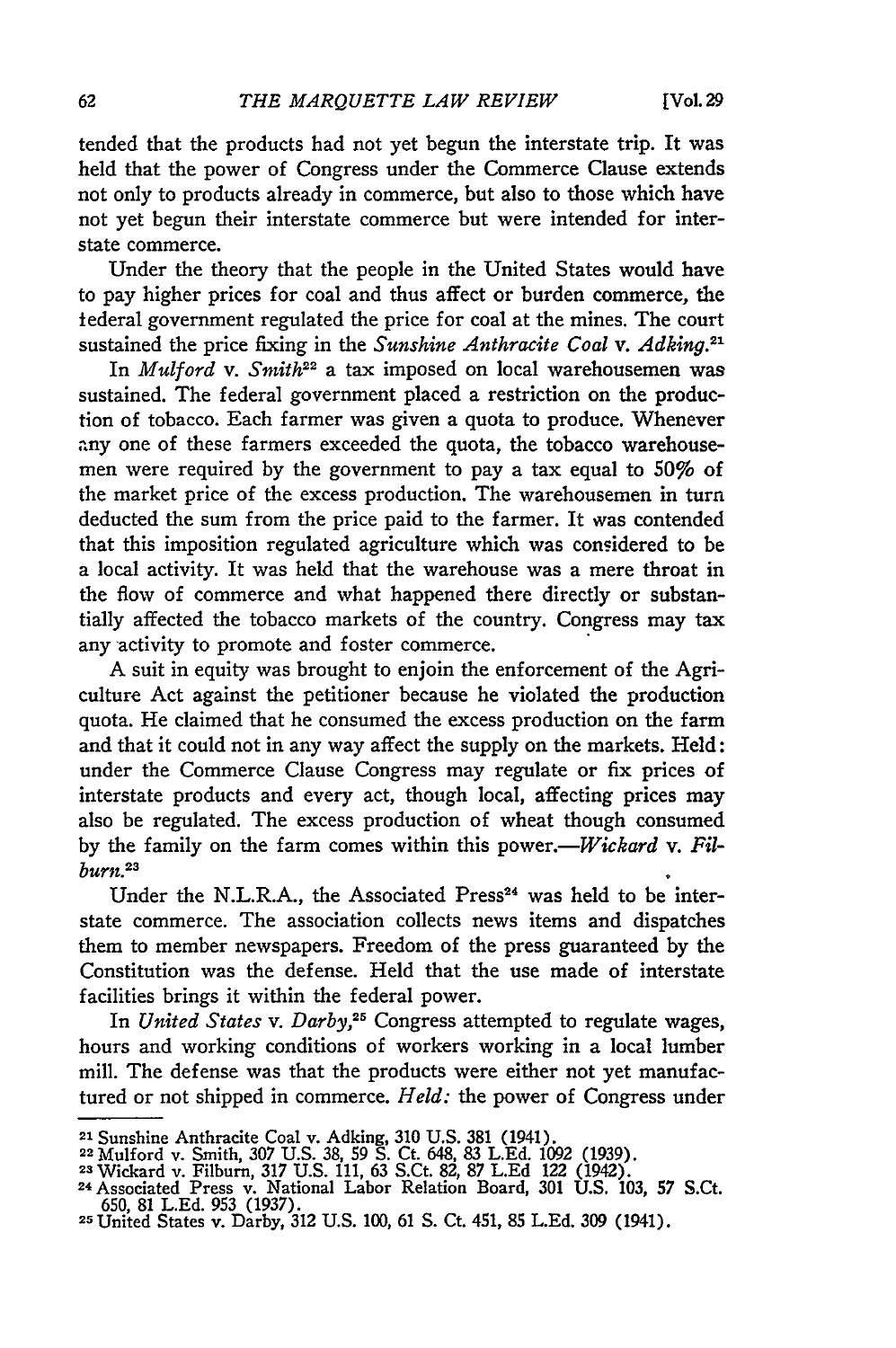the Commerce Clause extends not only to the products actually in commerce, or those ready to be shipped to other states, but also to those which are merely *intended* to be shipped in commerce. This fact gives power to the federal government to regulate the very initial step of production.

In the *Polish National Alliance v. National Labor Relation Board,"* the Court held that a strike in Chicago, at the central office of the insurance company doing insurance business in thirty-six states interfered with the movement of bills, notices, premiums, etc., and directly affected commerce.

While these cases make clear the principle that commerce under the Constitution does not stop at the border of a state, but that it continues into the state as far as it can affect the commerce between the states, Congress has followed in the past as far as possible the principle laid down in many cases that whenever the federal power is extended within what would otherwise be the dominion of the state power, the justification for the exercise of the federal power must row, are just<br>clearly appear.<sup>27</sup>

It is a settled rule that in the absence of federal legislation a state may regulate a local activity even though this regulation will also affect interstate commerce provided it does not discriminate against or burden such commerce. However, once the federal government regulates, if the local law interferes with the federal regulation, the latter must yield. It is also possible that both the federal and state governments may tax or regulate the same activity.28 The two governments would each have its own orbit and one would not interfere with the rights of the other.

Moreover, states may regulate many phases of interstate enterprises under the police power. Here the interests of the local citizens may become paramount to national interests and Congress has felt and the Court has sustained it, that the local interest, is best served by allowing the local government to regulate.<sup>29</sup> On this theory a Massachusetts statute was sustained even though it prevented the sale of oleo-

**<sup>28</sup>**Polish National Alliance v. National Labor Relation Board, **322** U.S. 643, 64 S. Ct. 1196, 88 L.Ed. 1117 (1944). **<sup>27</sup>**Phelps Dodge Corp. vs. National Labor Relation Board, 313 U.S. 177, **61** *S.*

Ct. 845, 85 L. Ed. 1271 (1940).<br>Securities & Exchange Commission v. Chenery Corp., 318 U.S. 80 (pp. 92-95)<br>63 S. Ct. 454, 87 L.Ed. 626 (1942).<br><sup>28</sup> Kirschbaum v. Walling, 316 U.S. 517, 62 S. Ct. 1116, 86 L.Ed. 1638 (1941).

Union Brokerage Co. v. Jonsen, **322** U.S. 202, 64 **S.** Ct. 967, 88 L.Ed. 1227 (1943). 29 Schlollemberger v. Pennsylvania, 171 U.S. 1, 188 **S.** Ct. 757, 43 L.Ed. 49 (1898).

Smith v. St. Louis S.W.R. Co., 181 U.S. 248, 21 **S.** Ct. 603, 45 L.Ed. 847 (1900). South Carolina State Highway Dep't. v. Bornwell Bros., 303 U.S. 177, **58 S.** Ct. 510, 82 L.Ed. 734 (1938).

California v. Thompson, 313 U.S. 109, 61 **S.** Ct. 930, 85 L.Ed. 1219 (1940).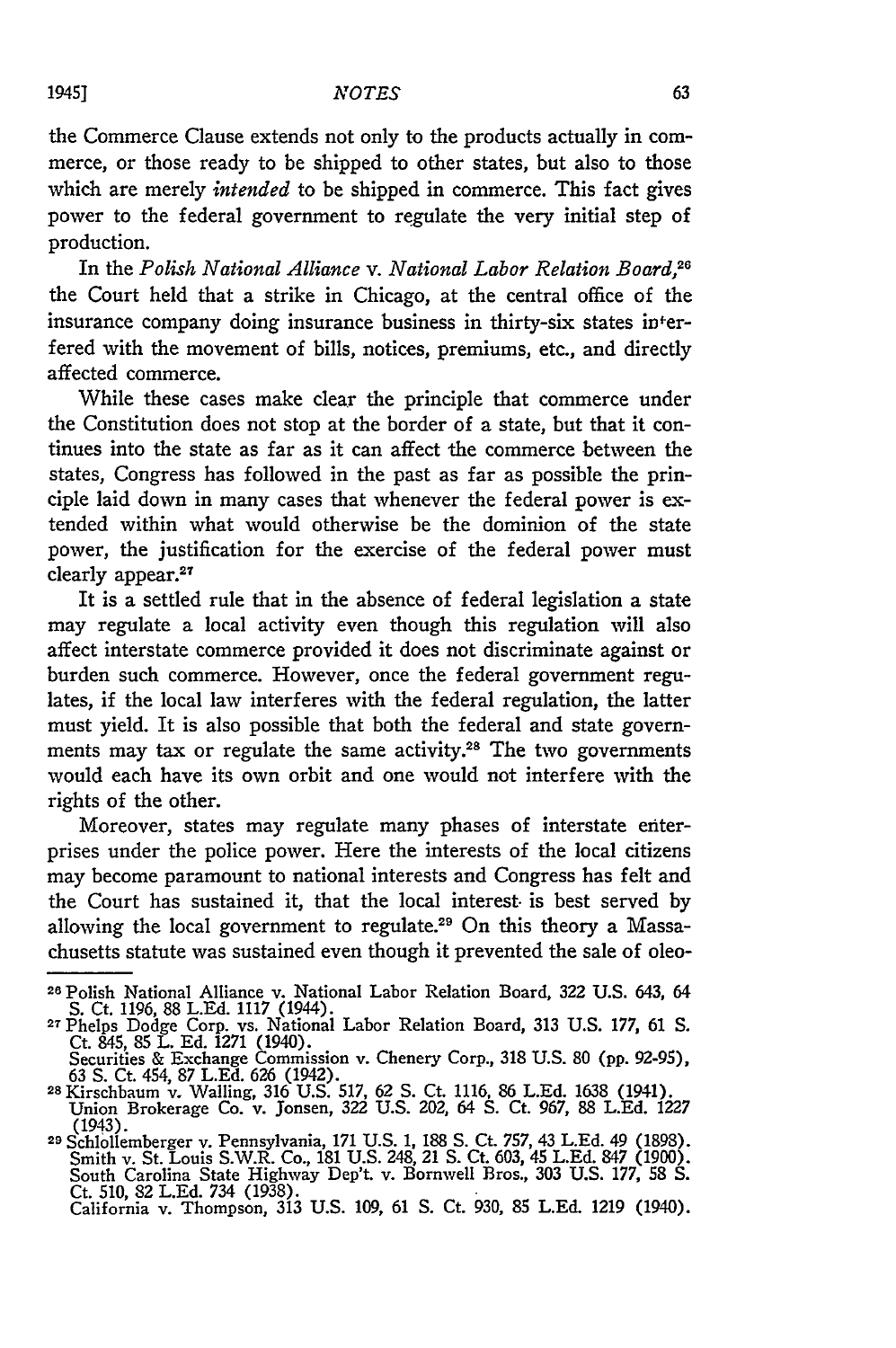margarine shipped interstate on the ground that it was made to look like butter. The quarantine laws have also been sustained. Recently, and after the *Underwriters* case was decided, a Wisconsin statute was sustained under the police power of the state. It compelled a foreign insurance company to deposit as a part of the premium 50% of a membership fee charged to the Wisconsin policyholders, and a refusal to make such deposit was the cause for revoking the license to do business in Wisconsin.30 Minnesota was allowed to impose upon a custom house broker engaged in interstate commerce a fee of \$50.00 before it could come into the state courts. The Supreme Court held that Minnesota had the power to supervise the activities of this broker and a supervisory fee was not unconstitutional.<sup>31</sup>

Under Article one Section eight, Clause three of the Constitution, Congress has the power to regulate commerce among the states. This power is enlarged by Clause eighteen of the same Article which gives power to make all laws necessary and proper for the carrying on of the express powers. This means that there need not be an absolute necessity, but merely the necessity to carry out a constitutional end. However, a limitation seems to have been imposed, at least to the extent that the power cannot be used to destroy the federal system of government guaranteed by the 10th Amendment. Nevertheless the power is very broad and may be used by Congress to the fullest degree and at the complete exclusion of state regulation under its delegated powers. It was said in *United* States *v. Wrightwood Dairy Co.<sup>3</sup> <sup>2</sup>*

**"...** the commerce power is not confined in its exercise to the regulation of commerce among the states. It extends to those activities intrastate which so affect interstate commerce, or the execution of the powers of Congress over it as to make regulation of the appropriate means of attainment of a legitimate end, the effective execution of the granted powers to regulate commerce. The power over interstate commerce is plenary and complete in itself, may be exercised to its utmost extent and acknowledges no limitations other than those prescribed in the constitution."

Notwithstanding these trends it is difficult to foresee precisely where Congress will draw the line in accommodating the conflicting interests of the state and federal governments in the field of insurance. The mechanical separation of the business of insurance from its incidentals, and the suggestion of Chief Justice Stone that Congress regulates only

**<sup>30</sup>**State Farm Mutual Auto. Insurance Co. v. Duel, 65 **S.** Ct. 856 (1945).

<sup>696 (1944).&</sup>lt;br>
State Farm Mutual Auto. Insurance Co. v. Duel, 244 Wis. 429, 12 N.W. (2d)<br>
<sup>31</sup> 322 U.S. 202 (*supra*).<br>
<sup>32</sup> United States v. Wrightwood Dairy Co., 315 U.S. 110, 62 S. Ct. 523, 86 L.Ed.

<sup>726 (1941).</sup>